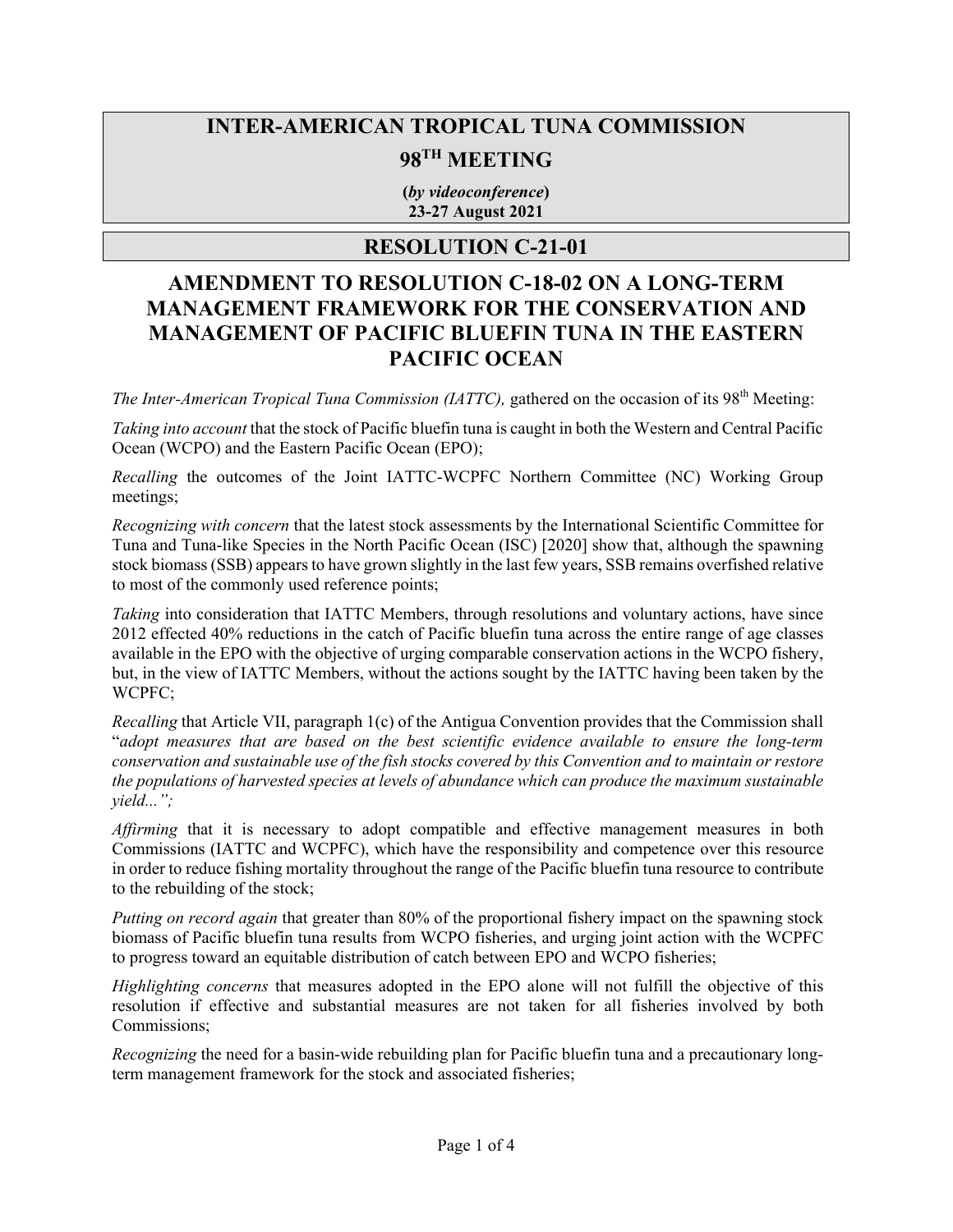*Urging* all IATTC Members and Cooperating Non-Members (CPCs) involved in this fishery to participate in a fair and equitable manner, and without exceptions, in the discussion and adoption of a harvest strategy applicable to the stock throughout its entire range;

*Mindful* that these measures are intended as an interim step towards assuring sustainability of the Pacific bluefin tuna resource, consistent with the precautionary approach, and that future conservation measures should be based not only on these interim measures, but also on the development of future scientific information and advice of the ISC the IATTC scientific staff, and the Scientific Advisory Committee, which may include outcomes of a management strategy evaluation (MSE);

*Recalling* that the IATTC Scientific Staff in 2014 recommended the adoption of *B*<sub>MSY</sub> and *F*<sub>MSY</sub> as interim target reference points for Pacific bluefin tuna (Document IATTC-87-03d);

*Noting* that the WCPFC has adopted a harvest strategy for Pacific bluefin tuna, including: (1) rebuilding targets as recommended by the Joint IATTC-NC Working Group in 2017; (2) development of reference points through the MSE process, which includes a workplan to develop candidate reference points and harvest control rules; and (3) decision rules at the initial and second rebuilding periods;

*Also noting* that the initial rebuilding target adopted by WCPFC, the historical median of SSB calculated in the ISC's 2020 stock assessment, is equivalent to a depletion ratio of 6.4%, which is below the interim limit reference point adopted for other tunas in the EPO and below the interim limit reference point for Pacific bluefin tuna recommended by the IATTC scientific staff;

*Further noting* that WCPFC also adopted the second rebuilding target, which is 20%SSBF=0, to be reached by 2034, or 10 years after reaching the initial rebuilding target, whichever is earlier, with at least 60% probability; and,

*Considering* the recommendations made by the Seventh Meeting of the Scientific Advisory Committee, which recommended strengthening scientific cooperation with the WCPFC and promotion of the adoption of harmonized conservation measures for bluefin and bigeye tunas in both organizations;

#### *Resolves as follows*:

#### Rebuilding targets

- 1. The Commission recognizes that the management objective of the IATTC is to maintain or restore fish stocks at levels capable of producing MSY, and shall implement a provisional rebuilding plan in part by adopting: (1) an initial (first) rebuilding target of  $SSB_{med,1952-2014}$  (the median point estimate for 1952-2014) to be achieved by 2024 with at least 60% probability; and (2) a second rebuilding target of  $20\%{\rm SSB}_{\rm F=0}$ <sup>[1](#page-1-0)</sup> to be achieved within 10 years of reaching the initial rebuilding target or by [2](#page-1-1)034, whichever is earlier, with at least  $60\%$  probability.<sup>2</sup>
- 2. The Commission shall do so by adopting catch limits and other necessary management measures that, based on information provided by the IATTC Scientific Staff, the SAC recommendations and the ISC, are expected to achieve the rebuilding target, while also recognizing the need for compatible and comparable measures and goals in both the IATTC and WCPFC.
- 3. The harvest control rules during the second rebuilding period below will be applied based on the results of stock assessments and SSB projections to be conducted by ISC. If the SSB projection

<span id="page-1-0"></span><sup>20%</sup> of the expected spawning stock biomass under average recruitment conditions without fishing. If  $20\%SSB_{F=0}$ is considered inappropriate as the second rebuilding target, taking into account consideration from WCPFC, scientific advice from ISC, IATTC SAC or WCPFC SC, and the IATTC Scientific Staff, and socioeconomic factors, another objective may be established.

<span id="page-1-1"></span> $2$  However, if: (1) the SSB reaches the initial rebuilding target earlier than 2024; (2) ISC recommends a recruitment scenario lower than the average recruitment scenario; and (3) the SSB projections indicate that the second rebuilding target will not be achieved on this schedule, the deadline for rebuilding may be extended to 2034 at the latest.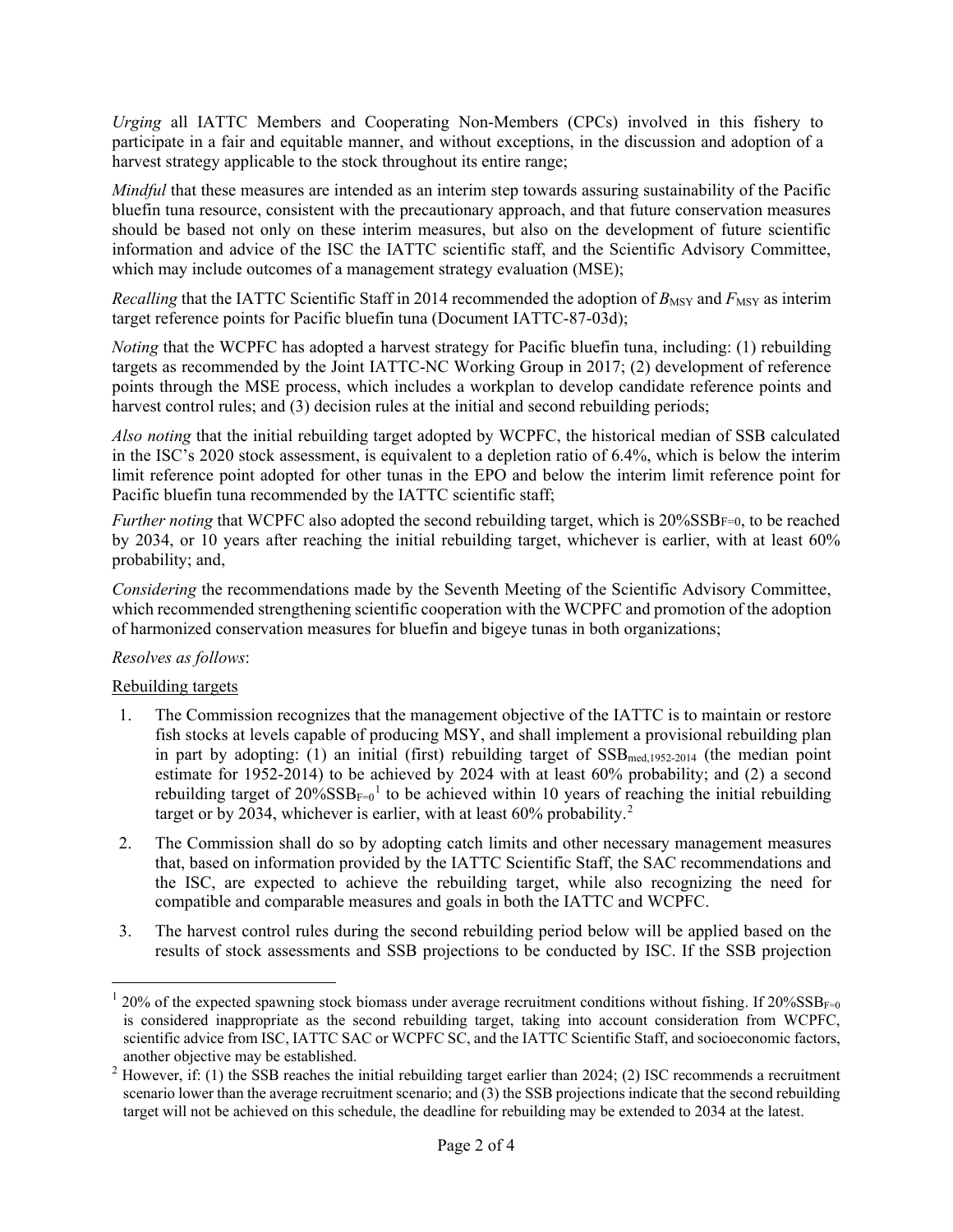indicates that the probability of achieving the second rebuilding target by 2034 or 10 years after reaching the initial rebuilding target, whichever is earlier, is less than 60%, management measures shall be modified to increase it to at least 60%. For this purpose, the ISC will be requested, if necessary, to provide information on possible management measures to achieve 60% probability. If the SSB projection indicates that the probability of achieving the second rebuilding target by 2034, or 10 years after reaching the initial rebuilding target, whichever is earlier, is at 75% or larger, fishery controls may be changed, including adjustment of catch limits, as long as the probability is maintained at 70% or larger. For this purpose, ISC will be requested, if necessary, to provide relevant information on potential fishery controls.

- a. Any adjustments to management measures shall be considered in cooperation between the two RFMOs taking into account historical and future projected proportional fishery impacts on SSB between fisheries in the EPO and fisheries in the WCPO. For this purpose, ISC will be requested, if necessary, to provide relevant information, including projected proportional fishery impact of potential management measures changes.
- b. This harvest control rule will be reviewed and modified, as necessary, if depletion estimates across the time-series have been adjusted due to changes in assumptions and/or settings of the stock assessment model<sup>[3](#page-2-0)</sup>.
- 4. Over-harvest of catch limits established in Resolutions on conservation and management of Pacific bluefin tuna shall be deducted from the applicable catch limits for the following management period [or biennium]. In years when a resolution establishing catch limits expires, the over-harvest shall be deducted from catch limits established in the next resolution.
- 5. An under-harvest of catch limits established in Resolutions on conservation and management of Pacific Bluefin tuna may be added to the applicable catch limit in the following management period [or biennium] and shall not exceed 5% of the initial catch limit.
- 6. Implementation and progress of this plan shall be reviewed based, in part, on updates of stock assessments and SSB projections to be conducted by ISC and IATTC Scientific Staff advice; management measures shall be modified, if necessary, based on the review.
- 7. The Commission should collaborate with the WCPFC NC through the Joint IATTC-WCPFC NC Working Group to develop candidate reference points and harvest control rules for Pacific bluefin tuna conservation and management.
- 8. The decisions made in respect to Paragraphs 1, 2, 3, 4 and 5 shall be designed so as to conserve and recover the Pacific bluefin tuna stock and be comparable or preferably the same to those made by the WCPFC. This cooperative process should be informed by the Joint IATTC-WCPFC NC Working Group. Additionally, the effectiveness of the decisions made with respect to Paragraphs 1, 2, and 3 shall be evaluated by the ISC, IATTC Scientific Staff, and SAC when new stock assessment or management strategy evaluation results become available.

<span id="page-2-0"></span><sup>3</sup> Recruitment scenario used in Spawning Stock Biomass (SSB) projection: (i) The low recruitment scenario (resampling from the relatively low recruitment period (1980-1989)) or the recent recruitment scenario (resampling from the last 10 years), whichever is lower, should be used for the ISC's SSB projections until 2024 or the SSB reaches the historical median (the median point estimate for 1952-2014 as specified by ISC), whichever is earlier. (ii) The recruitment scenario to be used for the SSB projections after 2024 or the SSB has reached the historical median should be tentatively the average recruitment scenario (resampling from the entire recruitment period). (iii) ISC will be requested to periodically evaluate whether the scenarios in paragraphs (i) and (ii) are reasonable given current conditions and make recommendation on whether a different scenario should be used. If ISC recommends a different scenario, this should be considered.